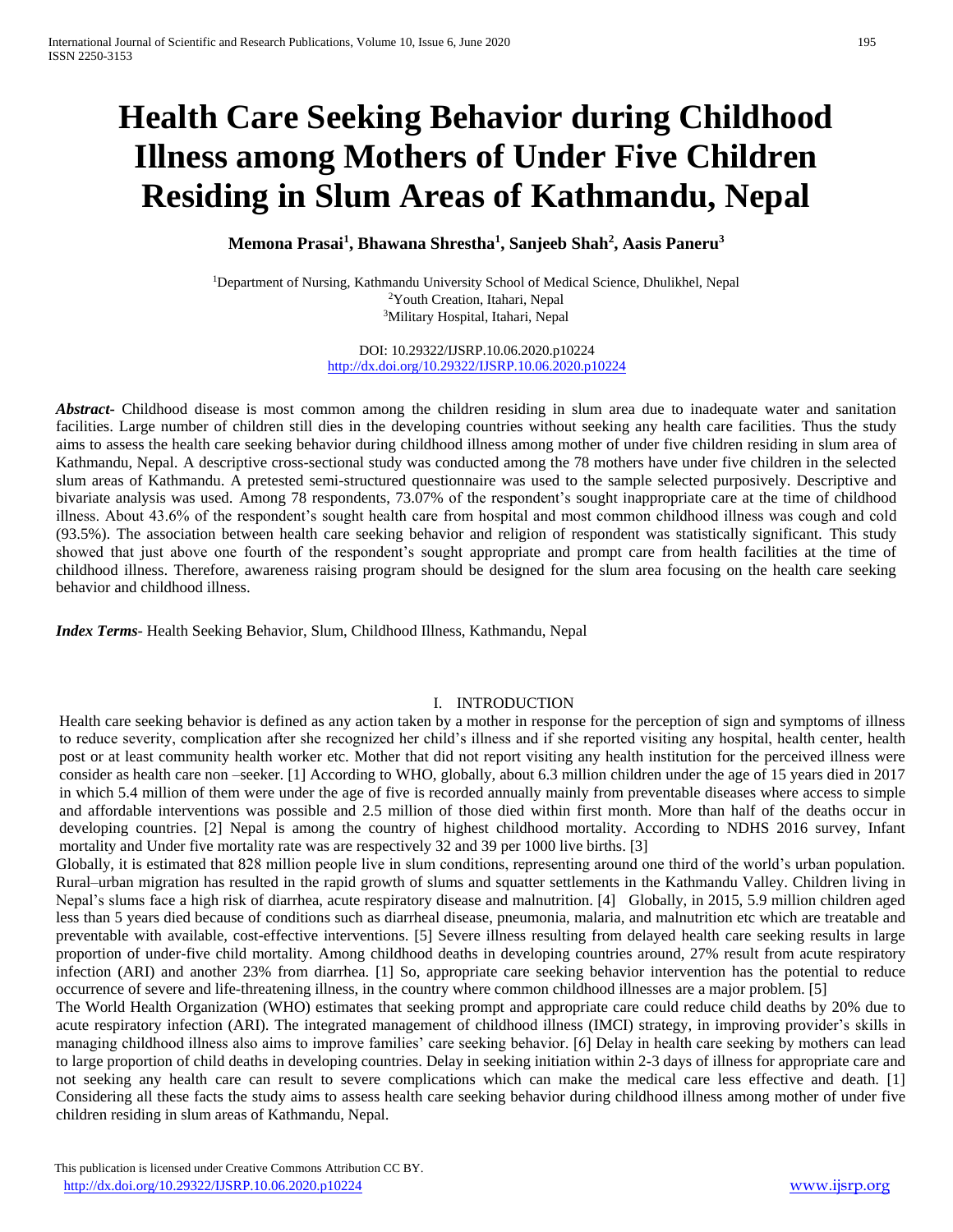International Journal of Scientific and Research Publications, Volume 10, Issue 6, June 2020 196 ISSN 2250-3153

## II. METHOD OF STUDY

A descriptive cross-sectional study was conducted among the 78 mothers with under five children residing in slum areas of Kathmandu, Nepal.

## **Sample Size Estimation**

Sample size (n) =  $Z^2 \times p \times q/d^2$ 

Where,

 $n =$  required sample size

 $z = 1.96$  for 95% confidence level

p= estimated proportion in the population= 69% {from previous study "Health seeking behavior among mother of sick children by Purna devi shrestha in lalitpur (2015) 69% mother sought treatment from health facility}

 $q=(1-p)$ 

 $d =$  error allowed in the study = 0.05

Therefore,  $n= 78$ 

## **Sampling Technique**

Non-probability sampling technique was applied due to unavailability of sampling frame. Three slum areas were selected by convenience sampling method which were Sinamangal (bhimsenkhola ward 31), Thapathali(ward 11) and Sankhamul(Ward 10). Then respondents from those slum areas were purposively selected.

## **Data Collection Tools and Technique**

A pre- tested Semi-structured questionnaire was developed based on the extensive literature review and through the guidance from expert. The questionnaire included two section Socio-demographic and questions related to Health seeking behavior of under-five mother. The researcher herself collected the data through face to face interview using questionnaire converted in Nepali language.

#### **Data Analysis Procedure**

Data were entered in Microsoft excel and analysis was done using Statistical Package for Social Science (SPSS) Version 11.5. Frequency, percentage, mean, and standard deviation was applied for descriptive analysis whereas chi-square test was used to test the association between health seeking behavior and selected variables at 0.05 level significance.

## **Ethical Consideration**

Ethical approval was taken from Institutional Review Committee Kathmandu University School of Medical Science (IRC-KUSMS) with protocol approval number 98/19. Verbal consent was taken prior to interview from each respondent.

## III. RESULTS

Most of the respondents were Hindu (79.5%). The mean age of the respondent was 26 years whereas majority of them were literate (75.6%). Just above the half of the respondents 51(65.4%) were homemaker. About 47.4% of the respondent's views regarding family income were sufficient. (Table 1)

| <b>Characteristics</b> | Frequency      | Percent |
|------------------------|----------------|---------|
| Religion               |                |         |
| Hindu                  | 62             | 79.5    |
| Muslim                 | $\,8\,$        | 10.3    |
| <b>Buddhist</b>        | 5              | 6.4     |
| Christian              | 3              | 3.8     |
| Age of respondents     |                |         |
| $<$ 20                 | $\overline{4}$ | 5.1     |
| $20 - 30$              | 53             | 67.9    |
| 30-40                  | 21             | 26.9    |

TABLE 1: SOCIO-DEMOGRAPHIC CHARACTERISTICS OF REPONDENTS (n=78)

 This publication is licensed under Creative Commons Attribution CC BY. <http://dx.doi.org/10.29322/IJSRP.10.06.2020.p10224> [www.ijsrp.org](http://ijsrp.org/)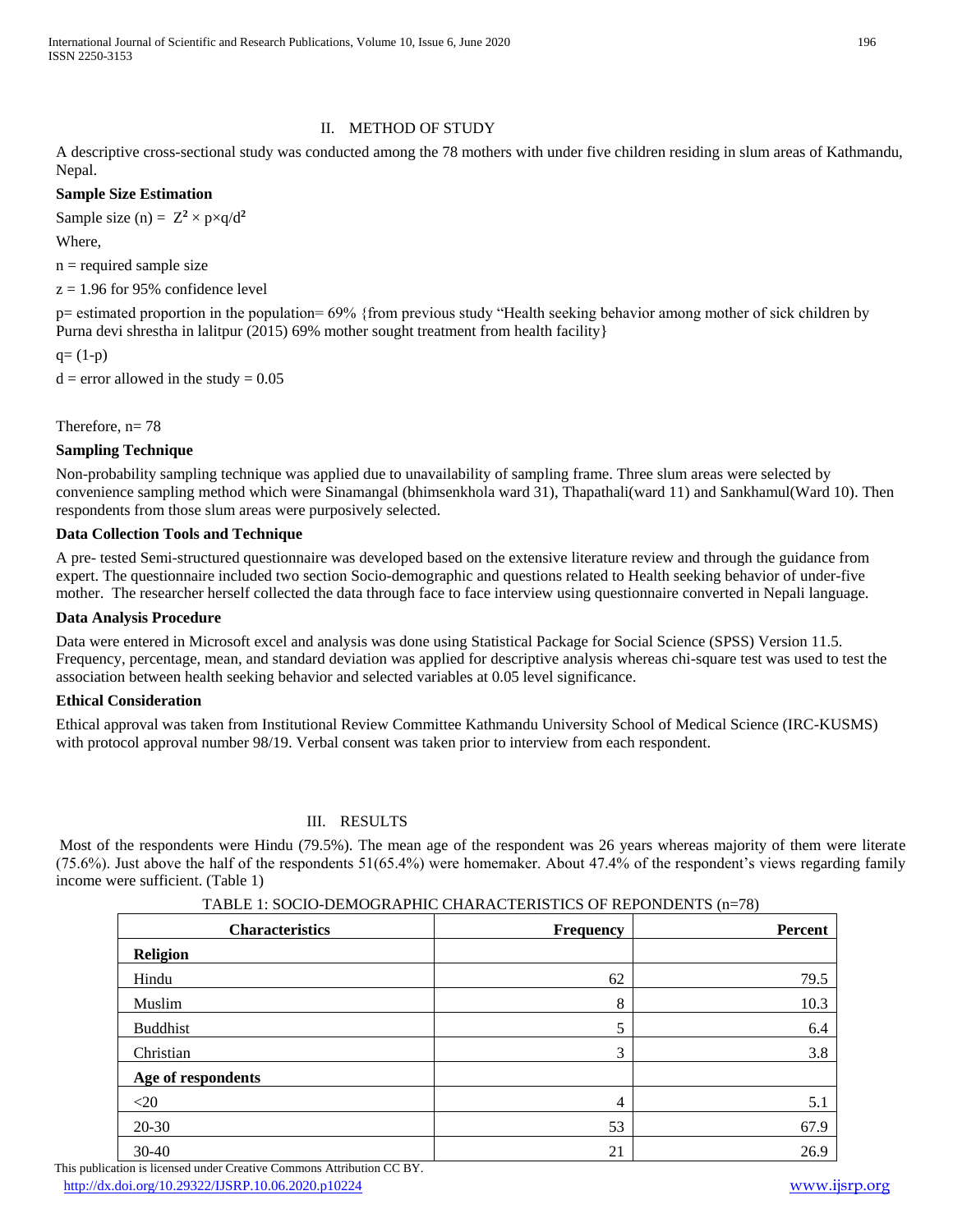| <b>Educational Status</b>                 |    |      |
|-------------------------------------------|----|------|
| Literate                                  | 59 | 75.6 |
| <b>Illiterates</b>                        | 19 | 24.4 |
| <b>Occupational Status</b>                |    |      |
| Homemaker                                 | 51 | 65.4 |
| Domestic worker                           | 12 | 15.4 |
| <b>Business</b>                           | 10 | 12.8 |
| Service holder                            | 5  | 6.4  |
| Respondent's view regarding family income |    |      |
| Sufficient                                | 37 | 47.4 |
| Not sufficient                            | 29 | 37.2 |
| Can be saved                              | 12 | 15.4 |

The respondent reported cough and cold (93.5%) as most common childhood illness followed by diarrhea, fever, pneumonia and jaundice depicted in table 2.

| <b>Characteristics</b>      | <b>Frequency</b> | $\cdots$<br><b>Percent</b> |
|-----------------------------|------------------|----------------------------|
| Reported childhood illness* |                  |                            |
| Cough and cold              | 73               | 93.5                       |
| Diarrhea                    | 29               | 37.1                       |
| Fever                       | 29               | 37.1                       |
| Pneumonia                   | ◠                | 2.5                        |
| Jaundice                    | ◠                | 2.5                        |

\*Multiple response

Out of 78 respondent 55.1% did not seek the health care during their children suffering from childhood illness and rest (44.9%) sought the health care. From those who sought health care, 26.9% initiated health care seeking within 1 day. Most of the respondent 44.9% prefer the health care as health facility was easily available and has better treatment. About 43.6% of respondent took their children to hospital for the care. Child condition not so serious (95.3%) was the reason provided by those who did not seek care. Of all 78 respondents only 26.9% showed appropriate and prompt health care seeking behavior. (Table 3)

## TABLE 3: HEALTH CARE SEEKING BEHAVIOR OF RESPONDENT DURING CHILDHOOD ILLNES (n=78)

| <b>Characteristics</b>                     | Frequency | <b>Percent</b> |
|--------------------------------------------|-----------|----------------|
| <b>Health care sought</b>                  |           |                |
| Yes                                        | 35        | 44.9           |
| N <sub>0</sub>                             | 43        | 55.1           |
| Initiation of health care seeking $(n=35)$ |           |                |
| Within 1 day                               | 21        | 26.9           |
| Within 2 days                              | 4         | 5.1            |
| Within 3 days                              | 5         | 6.4            |
| Within 4 days                              | 2         | 2.5            |
| More than 4 days                           | 3         | 3.8            |
| Reasons for preferring care* $(n=35)$      |           |                |
| Health facility easily available           | 35        | 44.9           |
| Health facility has better treatment       | 35        | 44.9           |
| Health facility is affordable              | 21        | 26.9           |
| Someone recommended                        | 5         | 6.4            |

 This publication is licensed under Creative Commons Attribution CC BY. <http://dx.doi.org/10.29322/IJSRP.10.06.2020.p10224> [www.ijsrp.org](http://ijsrp.org/)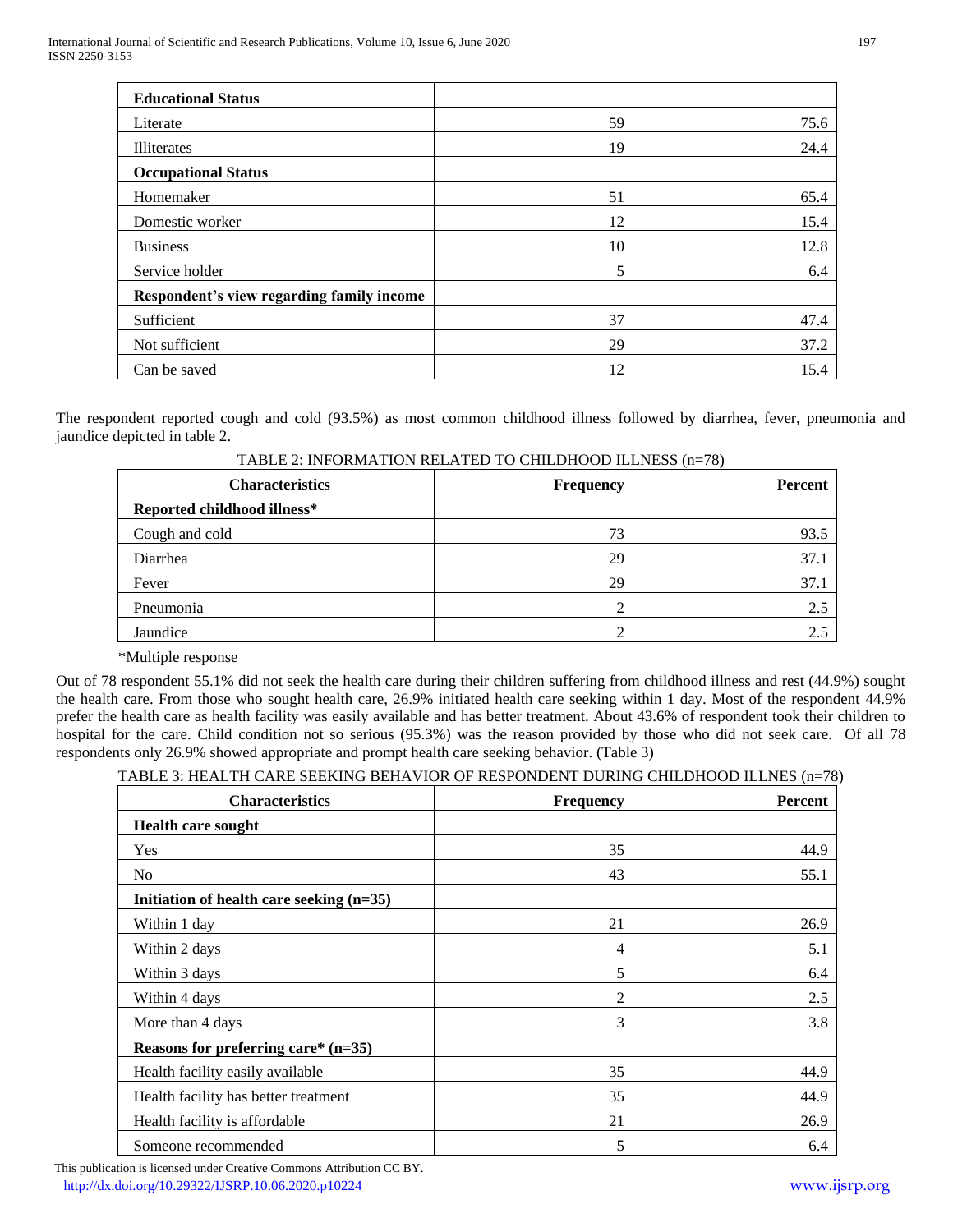| Type of health care sought* $(n=35)$     |    |      |
|------------------------------------------|----|------|
| Taken to hospital                        | 32 | 43.6 |
| Purchased medicine from pharmacy         | 28 | 32.1 |
| Taken to traditional healer              | 17 | 24.9 |
| Home remedies                            | 14 | 16.4 |
| Reason for not seeking care* $(n=43)$    |    |      |
| Child condition not so serious           | 34 | 95.3 |
| No knowledge about the disease condition | 21 | 39.5 |
| No money to visit hospital               | 9  | 13.9 |
| Increase waiting time in hopsital        | 9  | 13.9 |
| <b>Health care seeking behavior</b>      |    |      |
| Appropriate and prompt care              | 21 | 26.9 |
| Inappropriate care                       | 57 | 73.1 |

\*Multiple response

Table 4 illustrate, there is significant association between health care seeking behavior and religion of the respondents whereas age, educational status and occupational has no effect on health care seeking behavior.

| <b>Characteristics</b>     | Appropriate health care seeking<br>behavior |                | <b>P</b> -value |
|----------------------------|---------------------------------------------|----------------|-----------------|
|                            | <b>Yes</b>                                  | N <sub>0</sub> |                 |
| <b>Religion</b>            |                                             |                |                 |
| Hindu                      | 29(49.2%)                                   | $30(50.8\%)$   | $0.036*$        |
| Other                      | 6(31.6%)                                    | 13(68.4%)      |                 |
| Age of respondents         |                                             |                |                 |
| $\leq$ 26                  | 24(48%)                                     | 26(52%)        | 0.458           |
| $>26$                      | 11(39.3)                                    | 17(60.7%)      |                 |
| <b>Educational Status</b>  |                                             |                |                 |
| Literate                   | 29(49.2%)                                   | $30(50.8\%)$   | 0.180           |
| illiterate                 | 6(31.6%)                                    | 13(68.4%)      |                 |
| <b>Occupational Status</b> |                                             |                |                 |
| Homemaker                  | 23(45.1%)                                   | 28(54.9%)      | 0.835           |
| Other                      | 12(44.4)                                    | 15(55.6%)      |                 |

TABLE 4: HEALTH CARE SEEKING BEHAVIOR AND SOCI-DEMOGRAPHIC VARIABLES

\*Significant Association (p-value<0.05)

## IV. DISCUSSION

Here A descriptive cross sectional study using non probability sampling technique was conducted to assess health care seeking behavior during childhood illness among mother of under five children residing in slum areas of Kathmandu.

In this study, most commonly reported childhood illness was found to be Cough and Cold (93.58%) which was higher than the findings of similar study conducted in Rautahat, Nepal 2015 (43%). [7] This might be due to geographical and seasonal difference.According to the result present study, 43.6% of the respondent sought health care from hospital while 32.1% purchased medicine from pharmacy, 24.9% traditional healers and 16.4% home remedies when child suffered from childhood illness. This finding is lower than the study conducted in Lalitpur, Nepal where 69% sought treatment from health facility and 31% sought treatment from traditional healers. [8]

In this study 26.9% of the respondent's sought appropriate and prompt care for childhood illness which is contrast with the finding of the study conducted in Ethiopia i.e. only 13.7% sought appropriate and prompt care. [9] This difference may be due to differences in socio demographic characteristics i.e. educational status, low income, and culture of the respondents. The possible reasons for delay in

 This publication is licensed under Creative Commons Attribution CC BY. <http://dx.doi.org/10.29322/IJSRP.10.06.2020.p10224> [www.ijsrp.org](http://ijsrp.org/)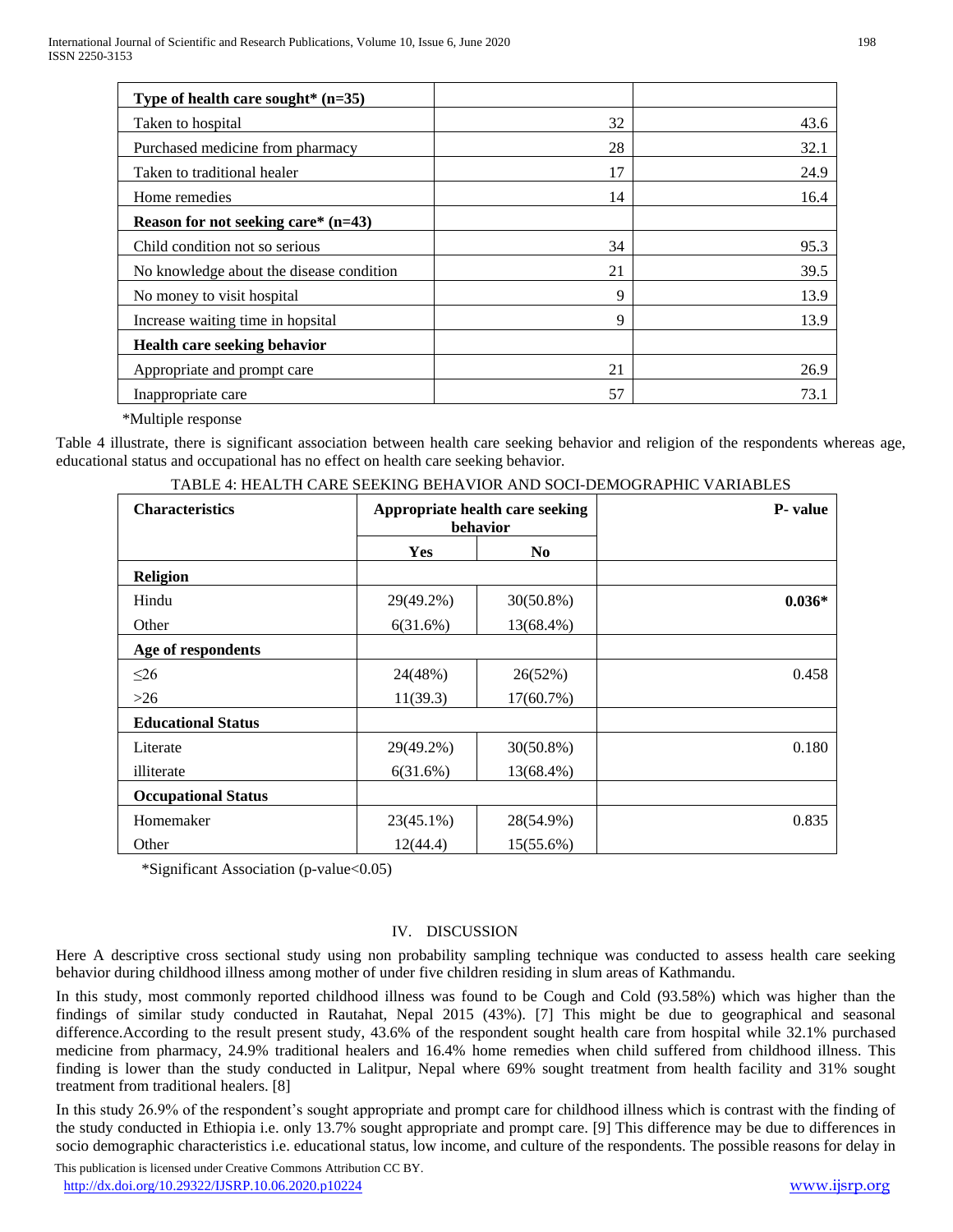seeking health care and not seeking any health care could be due to trying of home remedies, traditional treatment, waited for illness to subside before seeking health care. In response to not preferring health care during childhood illness, most of the respondents believed the child condition were not so serious and no money to visit hospital.

This study established an association between health care seeking behavior and respondent's religion. This result is not consistent with the studies conducted in Vanarasi and Mumbai of India in which there is no association between health care seeking behavior and respondent's religion. [10][11] There was no significant association between health care seeking behavior and age of the respondents, educational status in the study. This result is supported by study conducted in Yemen, Nigeria and India. [12] [13][11] However, the finding is inconsistent with study from Ethiopia and India. [9][14]

#### V. CONCLUSION

Analyze Children living in Nepal's slums face a high risk of childhood ilness due to poor sanitation, water hygiene, overcrowding, pollution and other hazards. So, the health seeking behavior among their mothers would also predict the probable health outcomes of children in those areas. The study enlightens just above one fourth of respondent sought appropriate and prompt care. The study indicated mother sought health care from hospital and those who did not seek health care were because they believed child condition not so serious. The religion of respondents has effect on the health seeking behavior. The study further provide base for the study to be conducted in large scale within slum area using probability sampling so that the findings can be generalized.

#### ACKNOWLEDGMENT

The researcher would like to thank Kathmandu University School of Medical Science and the entire respondent.

#### **REFERENCES**

- [1] Assefa T, Belachew T, Tegegn A, Deribew A. Mothers' Health Care Seeking Behavior for Childhood Illnesses in Derra District, Northshoa Zone, Oromia Regional State, Ethiopia Ethiop. Ethopian Journal of Health Development 2008; 18(3): 87-94. (1)
- [2] Childhood morbidity and mortality; [cited 3rd Feb 2019]. Available from: https://www.ncbi.nlm.nih.gov/pmc/articles/WHO (6)
- [3] Nepal Demographic and Health Survey- 2016 (4)

.

- [4] Background and case study of settlement and slum improvements in nepal: the role of the urban poor in Kathmandu. (14)
- [5] Haskins L, Grant M, Phakathi S, Wilford A, Jama N, Horwood, C. "Insight into health care seeking behavior for children in communities in KwaZulu-Natal, South Africa. Afr J Prim Health Care Fam Med 2017; 9(1): 1-9. (7)
- [6] Sreeramareddy CT, Shankar RP, Sreekumaran B V, Subba SH, Joshi HS, Ramachandran U. Care seeking behaviour for childhood illness- a questionnaire survey in western Nepal. BMC Int Health Hum Rights 2006; 6: 1-10. (3)
- [7] Dahal M, Baral K. Health seeking behaviour on child morbidity among minority group of people of Chandranighapur VDC, Rautahat district, Nepal. Al Ameen J Med Sci 2015; 8(3):184-88. (39)
- [8] Shrestha PD. Health Seeking Behavior among Mothers of Sick Children. J Nepal Health Res Counc 2015; 13(30): 112-5. (26)
- [9] Kolola T, Gezahegn T, Addisie M. Health Care Seeking Behavior for Common Childhood Illnesses in Jeldu District, Oromia Regional State, Ethiopia. PLoS ONE 2016; 11(10): 1-11. (16)
- [10] Kumar S, Mishra N. A study of morbidity pattern and health seeking behavior in urban slum population of Varanasi, India. Int. J. Adv. Res. 2017; 5(9): 1204-10. (30)
- [11] Singh S and Kalaskar S. Health care seeking behavior and utilization pattern in an urban slum of Mumbai: a cross sectional study. International Journal of Current Research 2017; 9(4): 49342-45. (25)
- [12] Webair HH, Bin-Gouth AS. Factors affecting health seeking behavior for common childhood illness Yemen. Dove press Journal 2013; 7: 1129-38.(10)
- [13] Lovelyn OA, Betrand NO, Godswill N. Family and Social Determinants of Healthseeking Behaviour of Caregivers of Febrile Children in an Urban City of South-Eastern Nigeria. Arch Med 2016; 8(3): 1-6. (20)
- [14] Kalita D, Borah M, Kakati R, Borah H. Primary Caregivers Health Seeking Behaviour for Under-Five Children: A Study in a Rural Block of Assam, India. Ntl J Community Med 2016; 7(11):868-72.

#### **AUTHORS**

**First Author** – Memona Prasai, Bachelor of Science in Nursing, Kathmandu University School of Medical Science[, memonaprasai1@gmail.com](mailto:memonaprasai1@gmail.com)

**Second Author** – Bhawana Shrestha, Master of Science in Child Health Nursing, Kathmandu University School of Medical Science, **bhawanakoju@gmail.com** 

**Third Author** – Sanjeeb Shah, Master in Public Health, Youth Creation Itahari, Nepal, [sanjeeb619shah@gmail.com](mailto:sanjeeb619shah@gmail.com)

 This publication is licensed under Creative Commons Attribution CC BY. <http://dx.doi.org/10.29322/IJSRP.10.06.2020.p10224> [www.ijsrp.org](http://ijsrp.org/) **Fourth Author –** Aasis Paneru, Bachelor of Medicine and Bachelor of Surgery, Military